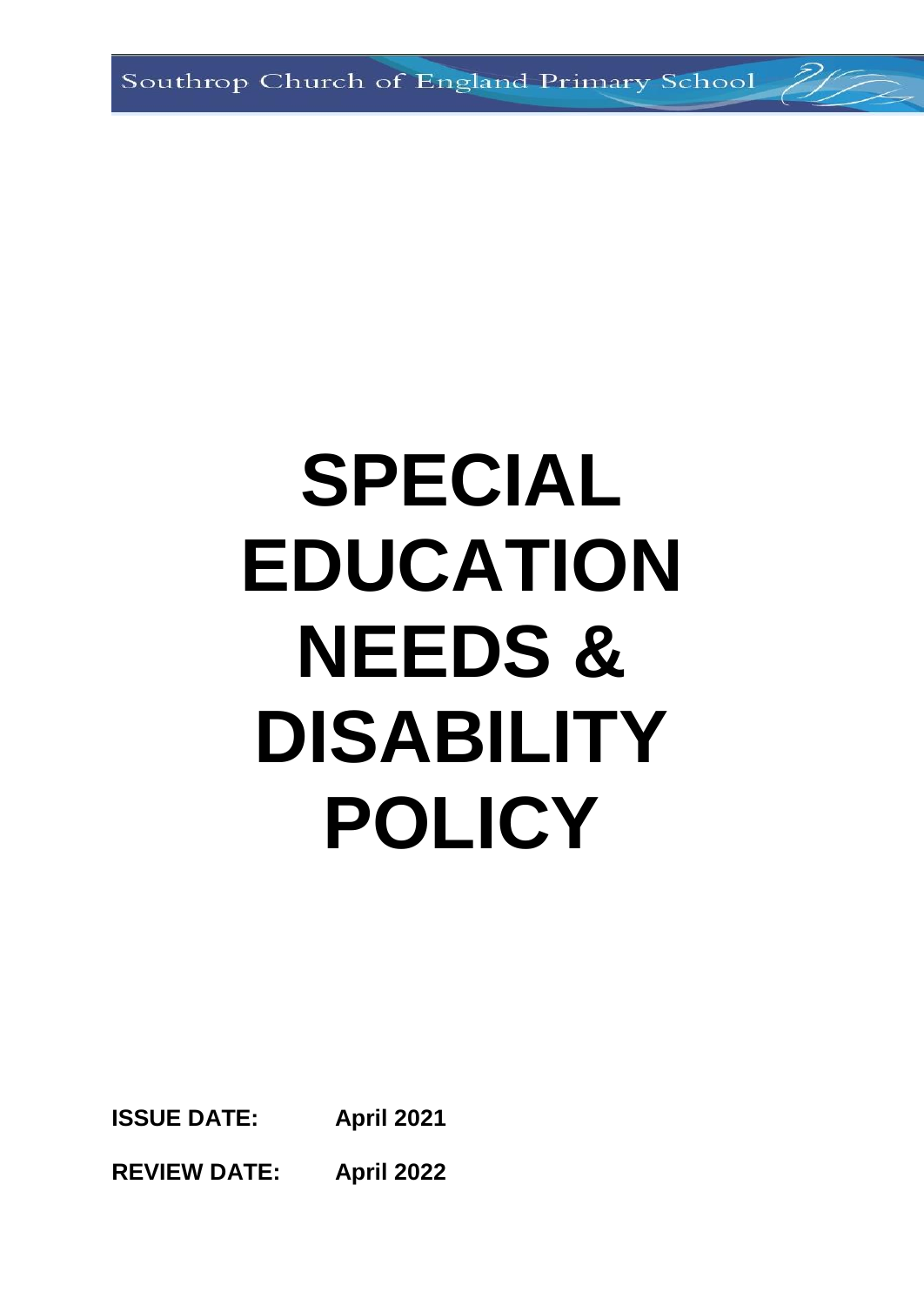# **SOUTHROP C OF E PRIMARY SCHOOL**

# **SPECIAL EDUCATION NEEDS & DISABILITY POLICY**

#### **April 2021**

#### **1.0 Introduction**

- 1.1 This policy is written to be in line with the revised Special education needs & disability Code of Practice .
- 1.2 This school provides a broad and balanced curriculum for all children. The National Curriculum is our starting point for planning that meets the specific needs of individuals and groups of children. When planning, teachers set suitable learning challenges and respond to children's diverse learning needs. Some children have barriers to learning that mean they have special needs and require particular action by the school. Some children may need Catch Up work post Covid. 19, and some may require emotional well being programmes.
- 1.3 These requirements are likely to arise as a consequence of a child having special educational needs. Teachers take account of these requirements and make provision, where necessary, to support individuals or groups of children and thus enable them to participate effectively in curriculum and assessment activities. Such children may need additional help or different help from that given to other children of the same age.
- 1.4 Children may have special educational needs & disabilities either throughout or at any time during their school career. This policy ensures that curriculum planning and assessment for children with special educational needs & disabilities takes account of the type and extent of the difficulty experienced by the child. The Graduated Pathway will be followed and adhered to at all times.
- 1.5 The Equalities Act identifies the fact that some pupils with disabilities may have learning difficulties that call for special educational provision. However, not all children defined as disabled will require this provision. A child with asthma or diabetes, for example, may not have special educational needs, but may still have rights under the Equalities Act. We will assess each child as required, and make the appropriate provision, based on their identified needs.

## **2.0 Aims and objectives**

- 2.1 The aims and objectives of this policy are:
	- To create an environment that meets the special educational needs & disability of each child;
	- To ensure that the special educational needs & disability of children are identified, assessed and provided for;
	- To make clear the expectations of all partners in the process;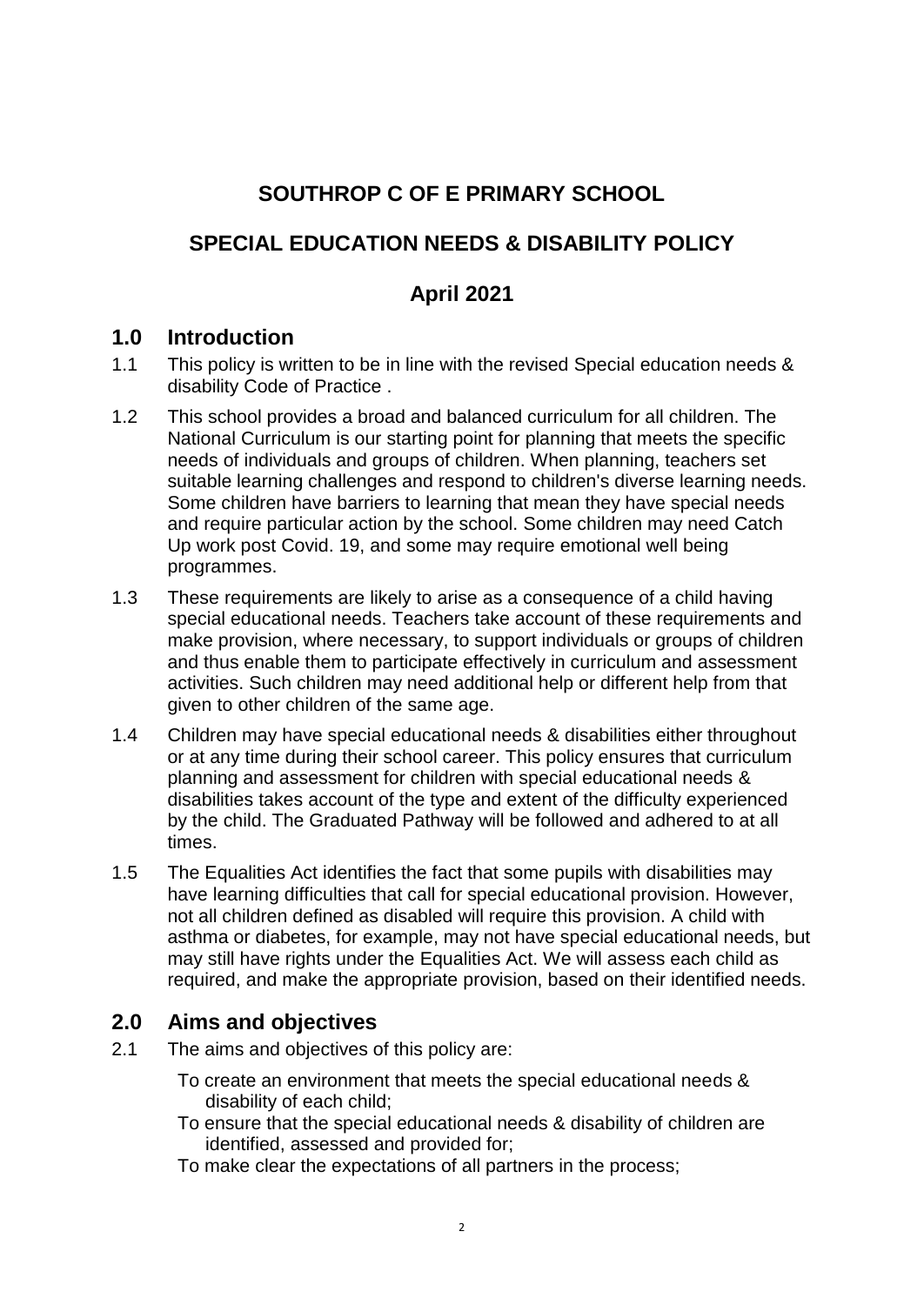- To identify the roles and responsibilities of staff in providing for children's special educational needs & disability;
- To enable all children to have full access to all elements of the school curriculum;
- To ensure that parents or carers are able to play their part in supporting their child's education;

To ensure that our children have a voice in this process.

# **3.0 Educational inclusion**

- 3.1 In our school, we aim to offer excellence and choice to all our children, whatever their ability or needs. We have high expectations and aspirations for all our children. We aim to achieve this through the removal of barriers to learning and participation. We want all our children to feel that they are a valued part of our school community. Through appropriate curricular provision, we respect the fact that children:
	- have different educational, aspirational and behavioural needs;
	- require different strategies for learning;
	- acquire, assimilate and communicate information at different rates;
	- need a range of different teaching approaches and experiences.
- 3.2 Teachers respond to children's needs by:
	- providing support for children who need help with communication, language and literacy;
	- planning to develop children's understanding through the use of all their senses and of varied experiences;
	- planning for children's full participation in learning, and in physical and practical activities;
	- helping children to manage their behaviour and to take part in learning effectively and safely;
	- helping individuals to manage their emotions, particularly trauma or stress, and to take part in learning.

# **4.0 Special educational needs**

- 4.1 Children with special educational needs have learning difficulties that call for special provision to be made. All children may have special needs at some time in their lives. Children have a learning difficulty if:
	- they have significantly greater difficulty in learning than the majority of children of the same age;
	- they have a disability which prevents or hinders them from making use of the educational facilities that are provided for other children of the same age.
- 4.2 Many of the children who join us have already been in early education. In many cases, children join us with their needs already assessed. All children are assessed when they enter our school, so that we can build upon their prior learning. We use this information to provide starting points for the development of an appropriate curriculum for all our children. On entry at whichever point within the school, each child will have a One Page Profile identifying how they like to learn.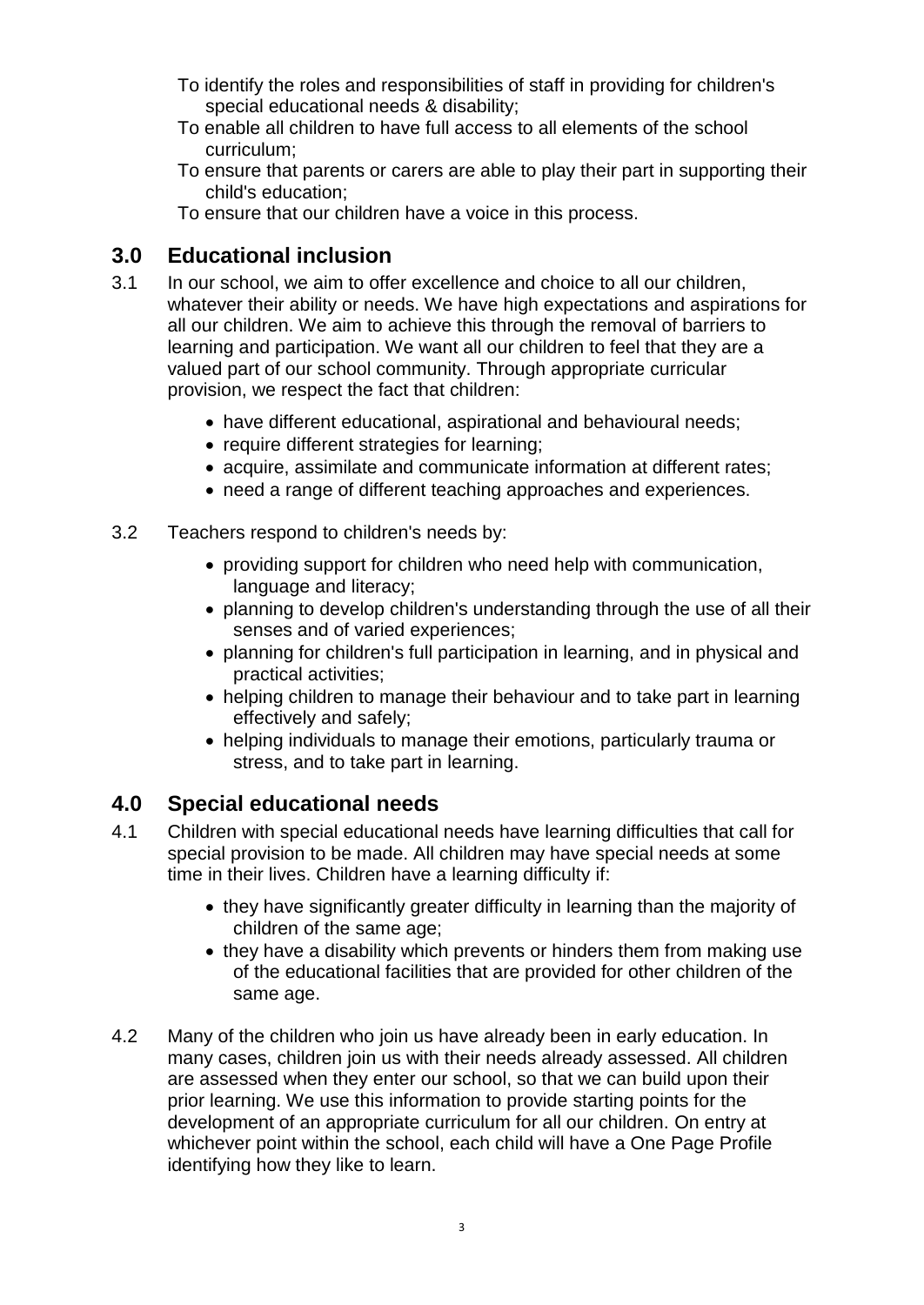- 4.3 If our assessments show that a child may have a learning difficulty, we use a range of strategies that make full use of all available classroom and school resources. This level of support is called School support. The child's class teacher will offer interventions that are different from or additional to those provided as part of the school's usual working practices. The class teacher will keep parents or carers informed and draw upon them for additional information. The Special Educational Needs & Disability Coordinator (SENDCO), if not already involved, will become involved if the teacher and parents/carers feel that the child would benefit from further support. The SENDCO will then take the lead in further assessments of the child's needs.
- 4.4 Staff operate the 2014 Code of Practice 'Graduated Pathway' of support which offers increasing amounts of support according to assessed need. Pupils and their parents or carers are always at the very centre of everything, their contribution actively sought and their voice heard.
- 4.5 In our school, the Graduated Pathway starts with 'Catch-up' and progresses through One Page Profile, My Plan, My Plan Plus and ultimately, if necessary, on to an application for Statutory Assessment of need for an Education, Health and Social Care Plan (EHCP). Please see our Local Offer, also on the website, for details of this pathway.
- 4.6 Additional support that is different from that provided in the classroom by differentiated work, can take the form of 1:1 or paired sessions using wellresearched interventions. These sessions are usually delivered by the SENDCO. The effectiveness of these interventions is reviewed in full staff meetings every 6 weeks and the nature or frequency of the intervention changed if necessary.
- 4.7 Sometimes additional support is provided by external services such as the services of a Speech and Language Therapist, Occupational Therapist, Advisory Teachers and the Educational Psychologist, for example.
- 4.8 In our school, the SENDCO:
	- manages the day-to-day operation of the policy;
	- co-ordinates the provision for and manages the responses to children's special needs;
	- supports and advises colleagues;
	- oversees the records of all children with special educational needs;
	- acts as the link with parents and carers;
	- acts as the link with external agencies and other support agencies;
	- monitors and evaluates the special educational needs provision, and reports to the governing body;
	- manages a range of resources, both human and material, to enable appropriate provision to be made for children with special educational needs;
	- contributes to the professional development of all staff.

## **5.0 The role of the governing body**

- 5.1 The governing body has due regard to the Code of Practice when carrying out its duties toward all pupils with special educational needs.
- 5.2 The governing body does its best to secure the necessary provision for any pupil identified as having special educational needs & disability. The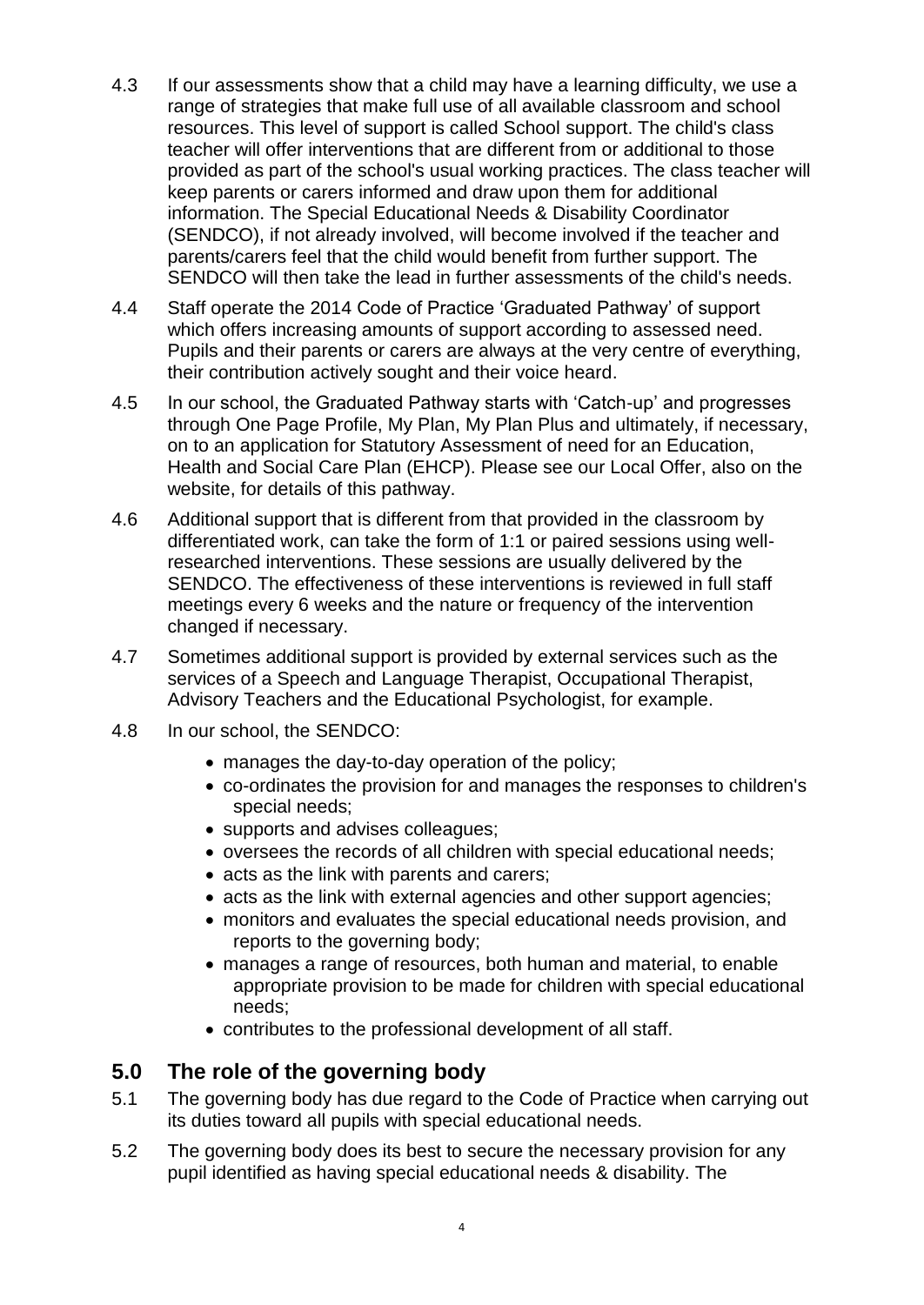governors ensure that all teachers are aware of the importance of providing for these children. They consult the LA and other schools, when appropriate, and report annually to parents and carers on the success of the school's policy for children with special educational needs & disability. The governing body ensures that parents or carers are notified of any decision by the school that SEND provision is to be made for their child.

- 5.3 The governing body has identified a governor to have specific oversight of the school's provision for pupils with special educational needs & disability. The 'responsible person' in this school is the head teachers. The head teachers ensure that all those who teach a pupil with an EHCP are aware of the nature of the plan.
- 5.4 The SEND governor ensures that all governors are aware of the school's SEND provision, including the deployment of funding, equipment and personnel.

#### **6.0 Allocation of resources**

- 6.1 The head teachers are responsible for the operational management of the specified and agreed resourcing for special needs provision within the school, including the provision for children with EHCPs.
- 6.2 The head teachers inform the governing body of how the funding allocated to support special educational needs has been employed.
- 6.3 The head teachers and the SENDCO meet regularly to agree on how to use funds directly related to statements. The SENDCO advises the head teachers on resources required when the school is planning for the next School Development Plan.

#### **7.0 Assessment**

- 7.1 Early identification is vital. The class teacher informs the parents or carers at the earliest opportunity to alert them to concerns and enlist their active help and participation.
- 7.2 The class teacher and the SENDCO assess and monitor the children's progress in line with existing school practices. This is an on-going process.
- 7.3 The SENDCO works closely with parents/carers and teachers to plan an appropriate programme of support.
- 7.4 The assessment of children reflects as far as possible their participation in the whole curriculum of the school. The class teacher and the SENDCO can break down the assessment into smaller steps in order to aid progress and provide detailed and accurate indicators.
- 7.5 The LA seeks a range of advice before making a formal assessment of need for an EHCP. The needs of the child are considered to be paramount and central in this.

#### **8.0 Access to the curriculum**

- 8.1 All children have an entitlement to a broad and balanced curriculum, which is differentiated to enable them to:
	- Understand the relevance and purpose of learning activities;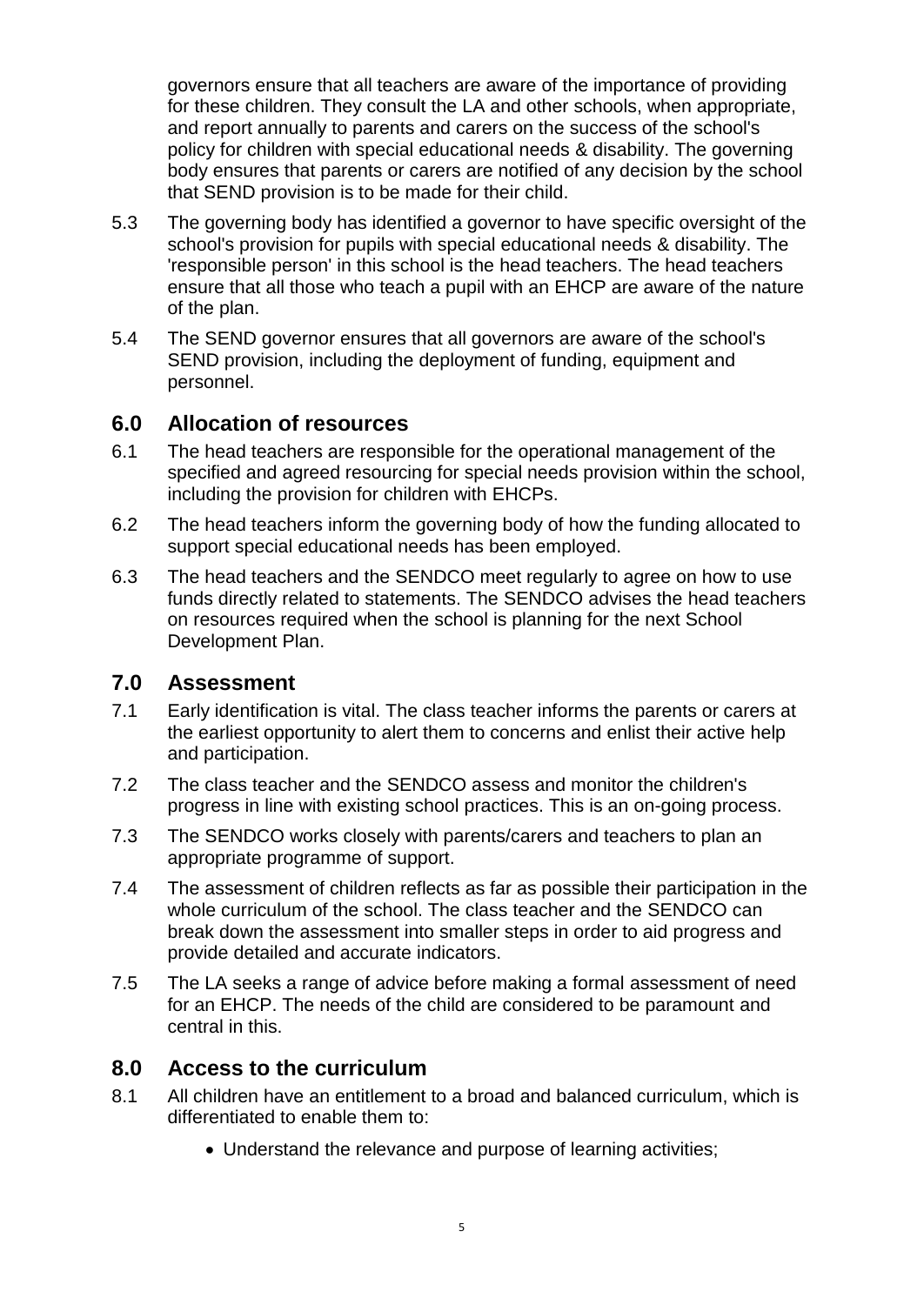- Experience levels of understanding and rates of progress that bring feelings of success and achievement.
- 8.2 Teachers use a range of strategies to meet children's special educational needs & disability. Lessons have clear learning objectives; we differentiate work appropriately, and we use assessment to inform the next stage of learning.
- 8.3 'My Plans', which employ a small-steps approach, feature significantly in the provision that we make in the school. By breaking down the existing levels of attainment into finely graded steps and outcomes, we ensure that children experience success.
- 8.4 We support children in a manner that acknowledges their entitlement to share the same learning experiences that their peers enjoy. Wherever possible, we do not withdraw children from the classroom. There are times, though, when to maximise learning, we ask the children to work in small groups, or in a oneto-one situation outside the classroom.

## **9.0 Partnership with parents and carers**

- 9.1 The school works closely with parents and carers in the support of those children with special educational needs & disabilities. We encourage an active partnership through an on-going dialogue with parents and carers. The home– school agreement is central to this. Parents and carers have much to contribute to our support for children with special educational needs.
- 9.2 The school website contains details of our policy for special educational needs & disability, and the arrangements made for these children in our school. A named governor takes a particular interest in special needs & disability and is always willing to talk to parents and carers.
- 9.3 We have regular meetings each term to share the progress of special needs children with their parents or carers. We inform the parents/carers of any outside intervention, and we share the process of decision-making by providing clear information relating to the education of children with special educational needs & disability.

#### **10.0 Pupil participation**

- 10.1 In our school, we encourage children to take responsibility and to make decisions. This is part of the culture of our school and relates to children of all ages. The work in the Foundation Stage recognises the importance of children developing social as well as educational skills.
- 10.2 Children are involved at an appropriate level in setting targets in their 'My Plans' and in the review meetings. Children are encouraged to make judgements about their own performance against their 'My Plan' targets. We recognise success here as we do in any other aspect of school life.

## **11.0 Equalities**

11.1 This policy has been written to take into account the needs of all regardless of age, disability, race, religion, belief and gender. In respect of adults this list also includes gender reassignment, marriage & civil partnership, pregnancy, maternity or paternity and sexual orientation.